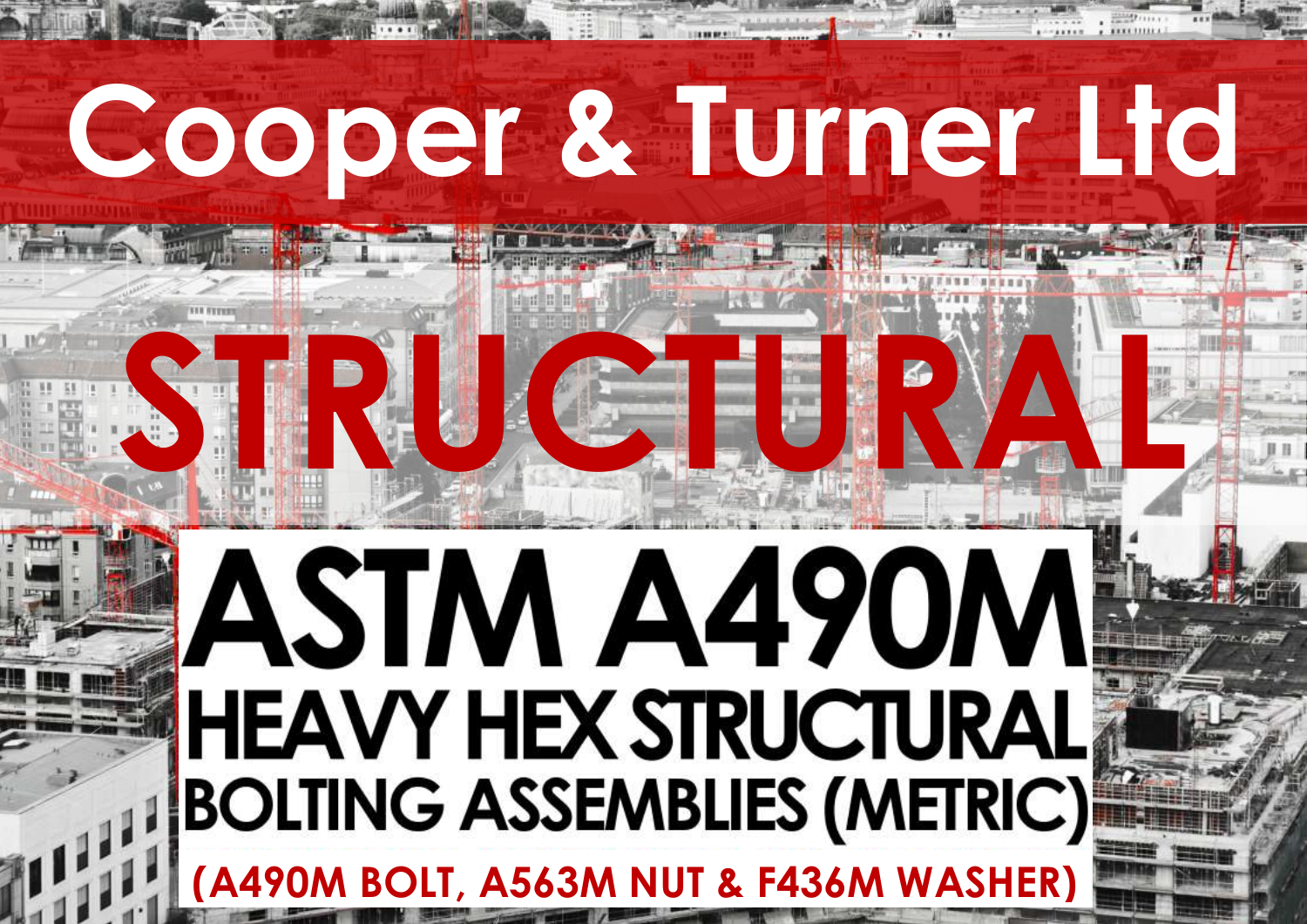

# **HEAVY HEX STRUCTURAL BOLTS (METRIC)**

**Issue: 3 Date: 20/04/2015 Approved: M.R.Tiddy Page 1 of 7**

| <b>A490M BOLT DIMENSIONS</b> |                                                                                 |                |       |       |       |       |       |                          |  |  |  |
|------------------------------|---------------------------------------------------------------------------------|----------------|-------|-------|-------|-------|-------|--------------------------|--|--|--|
|                              | Thread <b>d</b>                                                                 | M16            | M20   | M22   | M24   | M27   | M30   | M36                      |  |  |  |
|                              | P pitch of thread                                                               | $\overline{2}$ | 2.5   | 2.5   | 3     | 3     | 3.5   | $\overline{\mathcal{A}}$ |  |  |  |
|                              | Bolt $\leq 100$                                                                 | 31             | 36    | 38    | 41    | 44    | 49    | 56                       |  |  |  |
| b                            | Bolt >100                                                                       | 38             | 43    | 45    | 48    | 51    | 56    | 63                       |  |  |  |
|                              | min.                                                                            | 15.30          | 19.16 | 21.16 | 23.16 | 26.16 | 29.16 | 35.00                    |  |  |  |
| ds                           | max.                                                                            | 16.70          | 20.84 | 22.84 | 24.84 | 27.84 | 30.84 | 37.00                    |  |  |  |
|                              | min.                                                                            | 26.16          | 33.00 | 35.00 | 40.00 | 45.00 | 49.00 | 58.80                    |  |  |  |
| S                            | max.                                                                            | 27.00          | 34.00 | 36.00 | 41.00 | 46.00 | 50.00 | 60.00                    |  |  |  |
|                              | min.                                                                            | 29.56          | 37.29 | 39.55 | 45.20 | 50.85 | 55.37 | 66.44                    |  |  |  |
| е                            | max.                                                                            | 31.18          | 39.26 | 41.57 | 47.34 | 53.12 | 57.74 | 69.28                    |  |  |  |
| dw'                          | min.                                                                            | 24.9           | 31.4  | 33.3  | 38.0  | 42.8  | 46.5  | 55.9                     |  |  |  |
| k <sup>1</sup>               | min.                                                                            | 6.5            | 8.1   | 9.2   | 9.9   | 11.3  | 12.4  | 15.0                     |  |  |  |
|                              | min.                                                                            | 9.25           | 11.60 | 13.10 | 14.10 | 16.10 | 17.65 | 21.45                    |  |  |  |
| $\pmb{k}$                    | max.                                                                            | 10.75          | 13.40 | 14.90 | 15.90 | 17.90 | 19.75 | 23.55                    |  |  |  |
|                              | min.                                                                            | 0.4            | 0.4   | 0.4   | 0.4   | 0.4   | 0.4   | 0.4                      |  |  |  |
| C                            | max.                                                                            | 0.8            | 0.8   | 0.8   | 0.8   | 0.8   | 0.8   | 0.8                      |  |  |  |
| da                           | max.                                                                            | 18.2           | 22.4  | 24.4  | 26.4  | 30.4  | 33.4  | 39.4                     |  |  |  |
| r                            | min.                                                                            | 0.6            | 0.8   | 0.8   | 1.0   | 1.2   | 1.2   | 1.5                      |  |  |  |
|                              | ) The maximum value of <b>dw</b> shall not exceed the actual width across flats |                |       |       |       |       |       |                          |  |  |  |

**ASTM** 

**A490M**

## **MATERIALS**

**Medium carbon alloy steel in accordance with ASTM A490M.**

|                              | <b>CHARACTERISTIC</b>     | <b>STANDARD</b>                |  |  |  |  |
|------------------------------|---------------------------|--------------------------------|--|--|--|--|
| Materials & Manufacture      |                           | ASTM A490M                     |  |  |  |  |
| Finish /                     | Self Colour/Black         | ASTM A490M                     |  |  |  |  |
| Coatings                     | <b>Hot Dip Galvanized</b> | ASTM A153 / A153M Class C      |  |  |  |  |
| <b>Mechanical Properties</b> |                           | ASTM A325M                     |  |  |  |  |
| Dimensions & Tolerances      |                           | ASME B18.2.3.7M                |  |  |  |  |
| <b>Threads</b>               |                           | ASME B1.13M tolerance class 6g |  |  |  |  |
| Workmanship                  |                           | ASTM F788 / F788M              |  |  |  |  |
| <b>Product Marking</b>       |                           | ASTM A325M                     |  |  |  |  |

#### **A490M BOLT LENGTH TOLERANCES for BOLT DIAMETERS M16-M35 inc**

| Nominal Length                   | Length Tolerance |  |  |  |  |
|----------------------------------|------------------|--|--|--|--|
| Up to and including 50           | $+1.2$           |  |  |  |  |
| Over 50 up to and including 80   | ±1.5             |  |  |  |  |
| Over 80 up to and including 120  | ±1.8             |  |  |  |  |
| Over 120 up to and including 150 | ± 2.0            |  |  |  |  |
| Over 150                         | $+4.0$           |  |  |  |  |

**All dimensions are in millimetres**

**Whilst the information is provided in good faith, no member of the Andaray Group of companies shall be under any** 

**responsibility or liability in respect of errors or information that is found to be incorrect or for any reliance the user may place on it**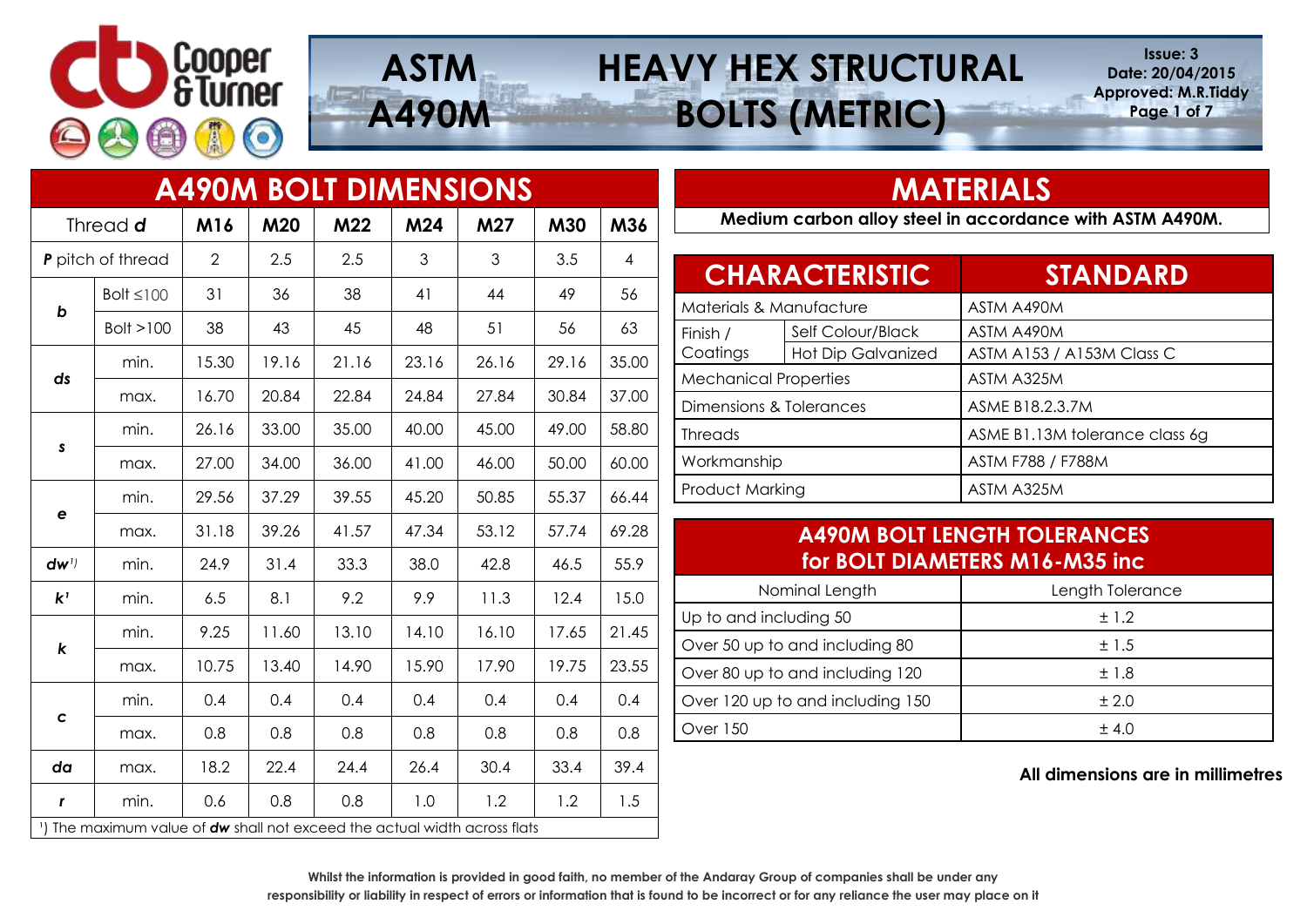



# **HEAVY HEX STRUCTURAL BOLTS (METRIC)**

**Issue: 3 Date: 20/04/2015 Approved: M.R.Tiddy Page 2 of 7**

| A490M MAXIMUM GRIP GAUGING LENGTH and MINIMUM BODY LENGTHS |      |                     |      |           |      |           |      |                |      |         |      |           |      |         |
|------------------------------------------------------------|------|---------------------|------|-----------|------|-----------|------|----------------|------|---------|------|-----------|------|---------|
| Nom. bolt dia.                                             |      | M <sub>16</sub> x 2 |      | M20 x 2.5 |      | M22 x 2.5 |      | $M24 \times 3$ |      | M27 x 3 |      | M30 x 3.5 |      | M36 x 4 |
| & thread pitch                                             | Is   | lg                  | Is   | lg        | Is   | lg        | Is   | lg             | Is   | lg      | Is   | lg        | Is   | lg      |
| I nom. length                                              | min. | max.                | min. | max.      | min. | max.      | min. | max.           | min. | max.    | min. | max.      | min. | max.    |
| 45                                                         | 4    | 8                   |      |           |      |           |      |                |      |         |      |           |      |         |
| 50                                                         | 19   | 13                  | 14   | 6.5       |      |           |      |                |      |         |      |           |      |         |
| 55                                                         | 24   | 18                  | 19   | 11.5      | 17   | 9.5       |      |                |      |         |      |           |      |         |
| 60                                                         | 29   | 23                  | 24   | 16.5      | 22   | 14.5      | 19   | 10             |      |         |      |           |      |         |
| 65                                                         | 34   | 28                  | 29   | 21.5      | 27   | 19.5      | 24   | 15             | 21   | 12      |      |           |      |         |
| 70                                                         | 39   | 33                  | 34   | 26.5      | 32   | 24.5      | 29   | 20             | 26   | 17      | 21   | 10.5      |      |         |
| 75                                                         | 44   | 38                  | 39   | 31.5      | 37   | 29.5      | 34   | 25             | 31   | 22      | 26   | 15.5      |      |         |
| 80                                                         | 49   | 43                  | 44   | 36.5      | 42   | 34.5      | 39   | 30             | 36   | 27      | 31   | 20.5      | 24   | 12      |
| 85                                                         | 54   | 48                  | 49   | 41.5      | 47   | 39.5      | 44   | 35             | 41   | 32      | 36   | 25.5      | 29   | 17      |
| 90                                                         | 59   | 53                  | 54   | 46.5      | 52   | 44.5      | 49   | 40             | 46   | 37      | 41   | 30.5      | 34   | 22      |
| 95                                                         | 64   | 58                  | 59   | 51.5      | 57   | 49.5      | 54   | 45             | 51   | 42      | 46   | 35.5      | 39   | 27      |
| 100                                                        | 69   | 63                  | 64   | 56.5      | 62   | 54.5      | 59   | 50             | 56   | 47      | 51   | 40.5      | 44   | 32      |
| 110                                                        | 72   | 66                  | 67   | 59.5      | 65   | 57.5      | 62   | 53             | 59   | 50      | 54   | 43.5      | 47   | 35      |
| 120                                                        | 82   | 76                  | 77   | 69.5      | 75   | 67.5      | 72   | 63             | 69   | 60      | 64   | 53.5      | 57   | 45      |
| 130                                                        | 92   | 86                  | 87   | 79.5      | 85   | 77.5      | 82   | 73             | 79   | 70      | 74   | 63.5      | 67   | 55      |
| 140                                                        | 102  | 96                  | 97   | 89.5      | 95   | 87.5      | 92   | 83             | 89   | 80      | 84   | 73.5      | 77   | 65      |
| 150                                                        | 112  | 106                 | 107  | 99.5      | 105  | 97.5      | 102  | 93             | 99   | 90      | 94   | 83.5      | 87   | 75      |
| 160                                                        | 122  | 116                 | 117  | 109.5     | 115  | 107.5     | 112  | 103            | 109  | 100     | 104  | 93.5      | 97   | 85      |
| 170                                                        | 132  | 126                 | 127  | 119.5     | 125  | 117.5     | 122  | 113            | 119  | 110     | 114  | 103.5     | 107  | 95      |
| 180                                                        | 142  | 136                 | 137  | 129.5     | 135  | 127.5     | 132  | 123            | 129  | 120     | 124  | 113.5     | 117  | 105     |
| 190                                                        | 152  | 146                 | 147  | 139.5     | 145  | 137.5     | 142  | 133            | 139  | 130     | 134  | 123.5     | 127  | 115     |
| 200                                                        | 162  | 156                 | 157  | 149.5     | 155  | 147.5     | 152  | 143            | 149  | 140     | 144  | 133.5     | 137  | 125     |
| 210                                                        | 172  | 166                 | 167  | 159.5     | 165  | 157.5     | 162  | 153            | 159  | 150     | 154  | 143.5     | 147  | 135     |
| 220                                                        | 182  | 176                 | 177  | 169.5     | 175  | 167.5     | 172  | 163            | 169  | 160     | 164  | 153.5     | 157  | 145     |
| 230                                                        | 192  | 186                 | 187  | 179.5     | 185  | 177.5     | 182  | 173            | 179  | 170     | 174  | 163.5     | 167  | 155     |
| 240                                                        | 202  | 196                 | 197  | 189.5     | 195  | 187.5     | 192  | 183            | 189  | 180     | 184  | 173.5     | 177  | 165     |
| 250                                                        | 212  | 206                 | 207  | 199.5     | 205  | 197.5     | 202  | 193            | 199  | 190     | 194  | 183.5     | 187  | 175     |
| 260                                                        | 222  | 216                 | 217  | 209.5     | 215  | 207.5     | 212  | 203            | 209  | 200     | 204  | 193.5     | 197  | 185     |
| 270                                                        | 232  | 226                 | 227  | 219.5     | 225  | 217.5     | 222  | 213            | 219  | 210     | 214  | 203.5     | 207  | 195     |
| 280                                                        | 242  | 236                 | 237  | 229.5     | 235  | 227.5     | 232  | 223            | 229  | 220     | 224  | 213.5     | 217  | 205     |
| 290                                                        | 252  | 246                 | 247  | 239.5     | 245  | 237.5     | 242  | 233            | 239  | 230     | 234  | 223.5     | 227  | 215     |
| 300                                                        | 262  | 256                 | 257  | 249.5     | 255  | 247.5     | 252  | 243            | 249  | 240     | 244  | 233.5     | 237  | 225     |

#### **A490M HEAD MARKING**



#### **A490M BEARING SURFACE RUNOUT and STRAIGHTNESS**

| <b>Nominal Bolt</b><br>Diameter | Runout<br><b>Bearing</b><br>Surface max<br>(mm) | <b>Straightness</b><br>max<br>(mm/mm) |  |  |
|---------------------------------|-------------------------------------------------|---------------------------------------|--|--|
| M16                             | 0.48                                            | 0.006                                 |  |  |
| M20                             | 0.59                                            | 0.006                                 |  |  |
| M22                             | 0.63                                            | 0.006                                 |  |  |
| M24                             | 0.70                                            | 0.006                                 |  |  |
| M27                             | 0.77                                            | 0.006                                 |  |  |
| M30                             | 0.77                                            | 0.006                                 |  |  |
| M36                             | 1.01                                            | 0.006                                 |  |  |

 **All dimensions are in millimetres**

**Whilst the information is provided in good faith, no member of the Andaray Group of companies shall be under any** 

**responsibility or liability in respect of errors or information that is found to be incorrect or for any reliance the user may place on it**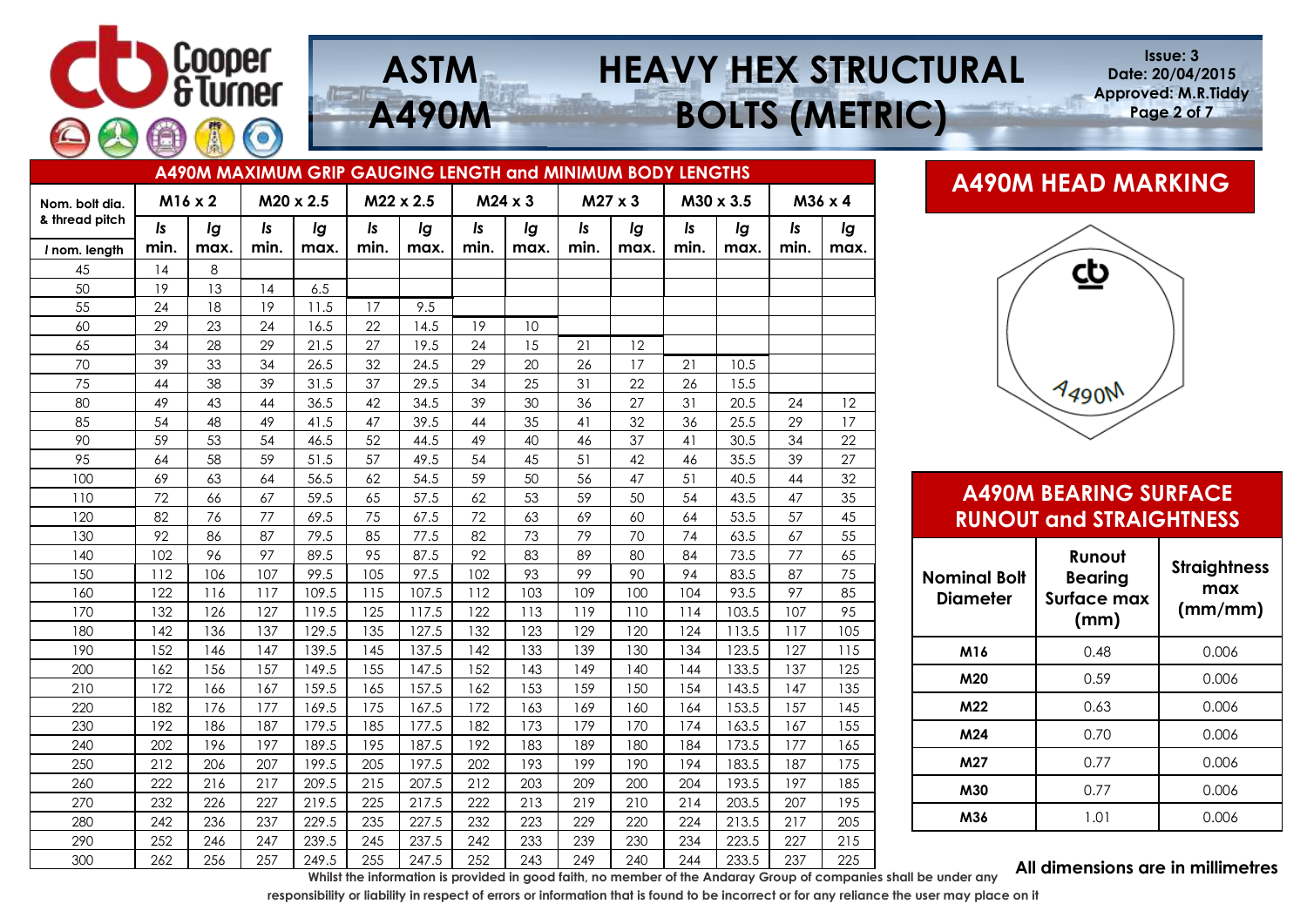



# **HEAVY HEX STRUCTURAL BOLTS (METRIC)**

**Issue: 3 Date: 20/04/2015 Approved: M.R.Tiddy Page 3 of 7**



u=2 P maximum: incomplete thread



**All dimensions are in millimetres**

#### **A490M TENSILE LOAD and PROFF LOAD REQUIREMENTS for FULL SIZE BOLTS**

| Nominal<br>Dia. &<br><b>Thread</b>       | <b>Stress</b><br>Area | Tensile<br>Load<br>min | Proof<br>Load# | Alterative<br>Proof<br>Load*                                | <b>Hardness Rockwell</b><br><b>HRC</b> |     |
|------------------------------------------|-----------------------|------------------------|----------------|-------------------------------------------------------------|----------------------------------------|-----|
| Pitch                                    | mm <sup>2</sup>       | kN                     | kN             | kN                                                          | min                                    | max |
| M <sub>16</sub> X <sub>2</sub>           | 157                   | 163                    | 190            | 130                                                         | 33                                     | 39  |
| M20 X 2.5                                | 245                   | 255                    | 296            | 203                                                         | 33                                     | 39  |
| M22 X 2.5                                | 303                   | 315                    | 366            | 251                                                         | 33                                     | 39  |
| M24 X 3                                  | 353                   | 367                    | 427            | 293                                                         | 33                                     | 39  |
| M37 X 3                                  | 459                   | 477                    | 555            | 381                                                         | 33                                     | 39  |
| M30 X 3.5                                | 561                   | 583                    | 679            | 466                                                         | 33                                     | 39  |
| M36 X 4                                  | 817                   | 850                    | 989            | 678                                                         | 33                                     | 39  |
| # Proof load determined by length method |                       |                        |                |                                                             |                                        |     |
|                                          |                       |                        |                | *Alternative Proof Load determined by yield strength method |                                        |     |

### **A490M TENSILE STRENGTH REQUIREMENTS for SPECIMENS MACHINED from BOLTS**

| Nominal Dia                            | Tensile<br>Strength<br>min |       | Yield<br>Strength<br>min | Elongation<br>in 4D min | Reduction<br>of Area min |  |
|----------------------------------------|----------------------------|-------|--------------------------|-------------------------|--------------------------|--|
|                                        | min                        | max   |                          |                         |                          |  |
|                                        | MPa                        | MPa   | MPa                      | %                       | %                        |  |
| M <sub>16</sub> to M <sub>36</sub> inc | 1040                       | 1210. | 940                      | 4                       |                          |  |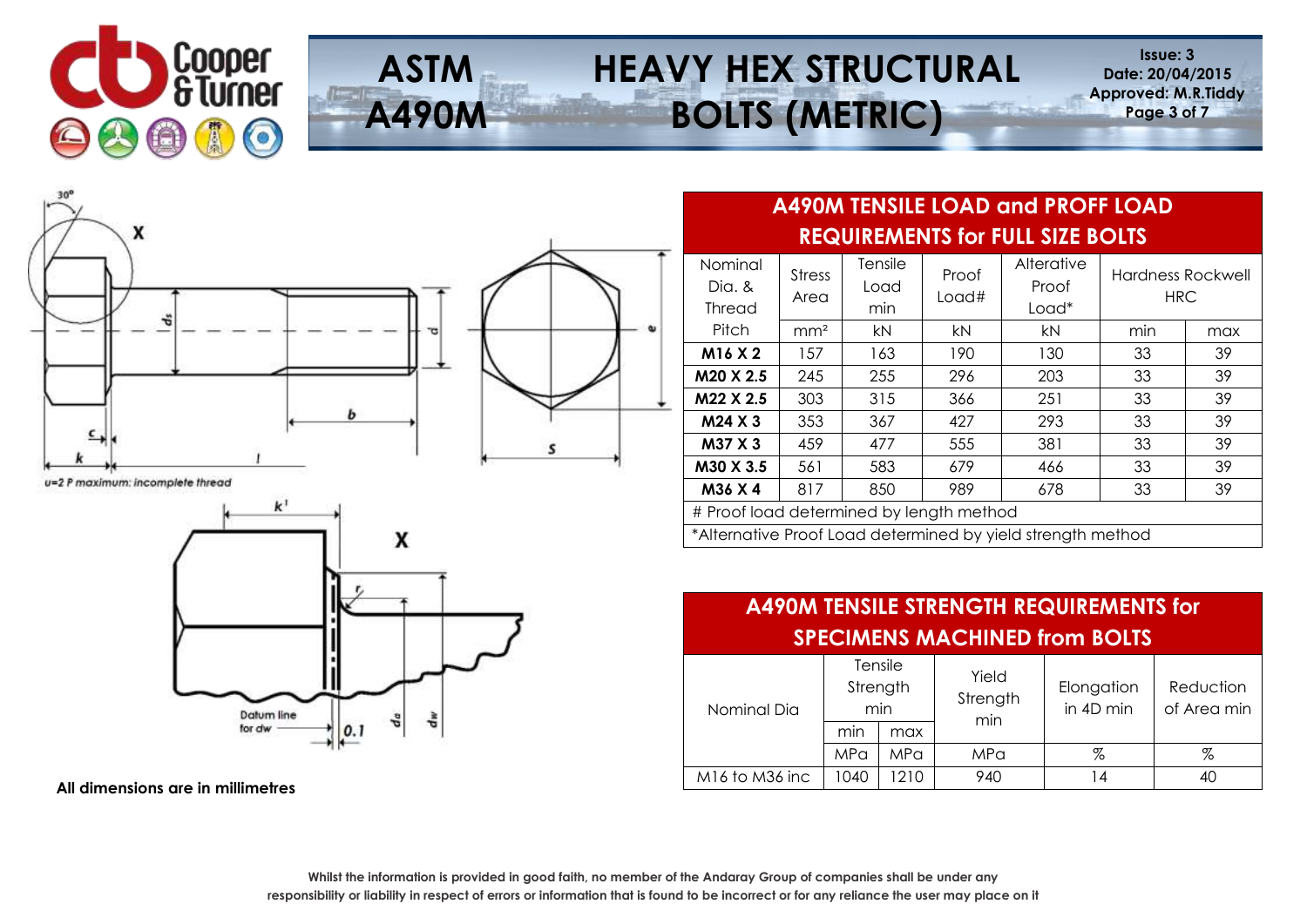



**Issue: 3 Date: 20/04/2015 Approved: M.R.Tiddy Page 4 of 7**

| A325M BOLT FINISH WEIGHT - KILO's/100 |       |       |       |        |                 |        |        |  |  |  |
|---------------------------------------|-------|-------|-------|--------|-----------------|--------|--------|--|--|--|
| <b>Bolt Dia</b><br><b>Bolt Length</b> | M16   | M20   | M22   | M24    | M <sub>27</sub> | M30    | M36    |  |  |  |
| 45                                    | 10.71 |       |       |        |                 |        |        |  |  |  |
| 50                                    | 11.38 | 18.85 |       |        |                 |        |        |  |  |  |
| 55                                    | 12.04 | 20.10 | 25.58 |        |                 |        |        |  |  |  |
| 60                                    | 12.70 | 21.40 | 26.85 | 33.76  |                 |        |        |  |  |  |
| 65                                    | 13.36 | 22.60 | 28.12 | 35.21  | 48.40           |        |        |  |  |  |
| 70                                    | 14.02 | 23.87 | 29.39 | 36.66  | 50.64           | 60.66  |        |  |  |  |
| 75                                    | 14.68 | 25.13 | 30.44 | 38.11  | 52.88           | 63.43  |        |  |  |  |
| 80                                    | 15.34 | 26.40 | 31.93 | 39.56  | 55.12           | 66.21  | 124.50 |  |  |  |
| 85                                    | 16.00 | 27.69 | 33.20 | 41.01  | 57.36           | 68.98  | 128.50 |  |  |  |
| 90                                    | 16.66 | 28.90 | 34.47 | 42.46  | 59.60           | 71.76  | 132.50 |  |  |  |
| 95                                    | 17.32 | 30.15 | 35.74 | 43.91  | 61.84           | 74.53  | 135.40 |  |  |  |
| 100                                   | 17.98 | 31.50 | 37.01 | 45.36  | 64.08           | 77.30  | 141.30 |  |  |  |
| 110                                   | 19.55 | 34.00 | 39.99 | 48.91  | 68.57           | 82.84  | 149.29 |  |  |  |
| 120                                   | 21.13 | 36.44 | 42.97 | 52.46  | 73.06           | 88.39  | 157.28 |  |  |  |
| 130                                   | 22.71 | 38.95 | 45.96 | 56.01  | 77.56           | 93.94  | 165.27 |  |  |  |
| 140                                   | 24.29 | 41.50 | 48.94 | 59.56  | 82.05           | 99.49  | 173.26 |  |  |  |
| 150                                   | 25.87 | 44.00 | 51.93 | 63.11  | 86.55           | 105.04 | 181.25 |  |  |  |
| 160                                   | 27.44 | 46.50 | 54.91 | 66.66  | 91.04           | 110.59 | 189.24 |  |  |  |
| 170                                   | 29.02 | 49.02 | 57.89 | 70.21  | 95.54           | 116.15 | 197.23 |  |  |  |
| 180                                   | 30.60 | 51.53 | 60.88 | 73.77  | 100.03          | 121.69 | 205.22 |  |  |  |
| 190                                   | 32.18 | 54.40 | 63.86 | 77.32  | 104.53          | 127.23 | 213.21 |  |  |  |
| 200                                   | 33.76 | 56.60 | 66.85 | 80.87  | 109.02          | 132.78 | 221.20 |  |  |  |
| 210                                   | 35.34 | 59.10 | 69.83 | 84.42  | 113.52          | 138.32 | 229.19 |  |  |  |
| 220                                   | 36.91 | 61.70 | 72.81 | 87.97  | 118.01          | 143.87 | 237.18 |  |  |  |
| 230                                   | 38.49 | 64.11 | 75.80 | 91.52  | 122.50          | 149.42 | 145.17 |  |  |  |
| 240                                   | 40.07 | 66.65 | 78.78 | 95.07  | 127.00          | 154.97 | 253.16 |  |  |  |
| 250                                   | 41.65 | 69.20 | 81.77 | 98.62  | 131.49          | 160.52 | 261.15 |  |  |  |
| 260                                   | 43.23 | 71.70 | 84.75 | 102.18 | 135.99          | 166.07 | 269.14 |  |  |  |
| 270                                   | 44.81 | 74.20 | 87.73 | 105.73 | 140.48          | 171.62 | 277.13 |  |  |  |
| 280                                   | 46.38 | 76.70 | 90.72 | 109.28 | 144.98          | 177.17 | 285.12 |  |  |  |
| 290                                   | 47.96 | 79.25 | 93.70 | 112.83 | 149.47          | 182.71 | 293.11 |  |  |  |
| 300                                   | 49.54 | 81.90 | 96.69 | 116.38 | 153.97          | 188.26 | 301.10 |  |  |  |

**Whilst the information is provided in good faith, no member of the Andaray Group of companies shall be under any** 

**responsibility or liability in respect of errors or information that is found to be incorrect or for any reliance the user may place on it**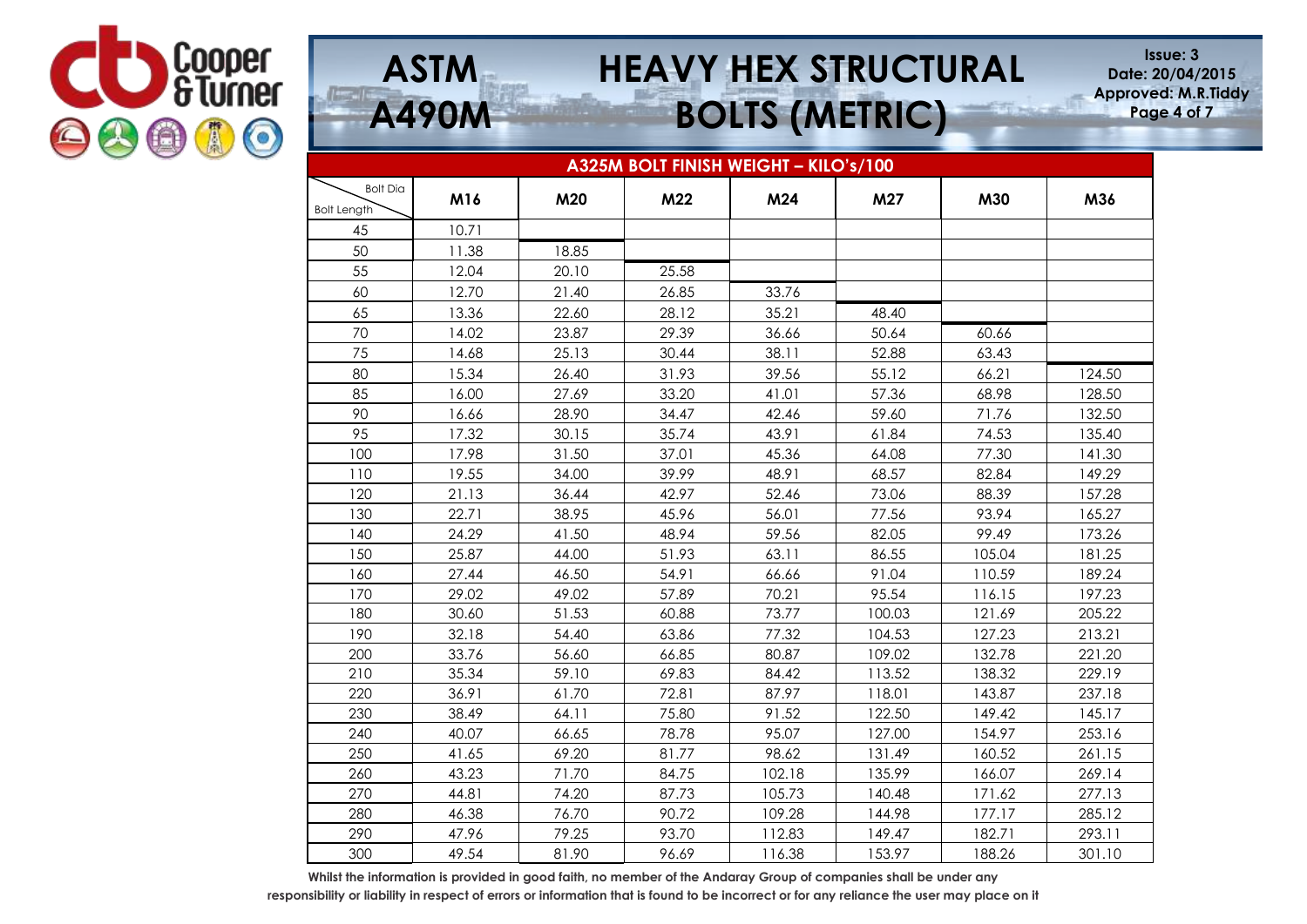

#### **A490M HEAVY HEX NUTs (Metric) for use with ASTM A490M BOLTS**

**Issue: 3 Date: 20/04/2015 Approved: M.R.Tiddy Page 5 of 7**

| <b>A563M NUT DIMENSION CLASSES 8S &amp; 10S</b>                        |                                      |       |       |         |      |           |                      |                          |     |                                           |  |
|------------------------------------------------------------------------|--------------------------------------|-------|-------|---------|------|-----------|----------------------|--------------------------|-----|-------------------------------------------|--|
| Nominal size<br>and thread<br>pitch d                                  | s                                    |       |       | е       | m    |           | dw'                  | C                        |     | <b>Total runout of</b><br>bearing surface |  |
|                                                                        | Width across Width across l<br>flats |       |       | corners |      | Thickness | Bearing<br>face dia. | Washer face<br>thickness |     |                                           |  |
|                                                                        | max                                  | min   | max   | min     | max  | min       | min                  | max                      | min | max                                       |  |
| M16 x 2                                                                | 27.00                                | 26.16 | 31.18 | 29.56   | 17.1 | 16.4      | 24.9                 | 0.8                      | 0.4 | 0.47                                      |  |
| $M20 \times 2.5$                                                       | 34.00                                | 33.00 | 39.26 | 37.29   | 20.7 | 19.4      | 31.4                 | 0.8                      | 0.4 | 0.58                                      |  |
| $M22 \times 2.5$                                                       | 36.00                                | 35.00 | 41.57 | 39.55   | 23.6 | 22.3      | 33.3                 | 0.8                      | 0.4 | 0.63                                      |  |
| $M24 \times 3$                                                         | 41.00                                | 40.00 | 47.34 | 45.20   | 24.2 | 22.9      | 38.0                 | 0.8                      | 0.4 | 0.72                                      |  |
| $M27 \times 3$                                                         | 46.00                                | 45.00 | 53.12 | 50.85   | 27.6 | 26.3      | 42.8                 | 0.8                      | 0.4 | 0.80                                      |  |
| M30 x 3.5                                                              | 50.00                                | 49.00 | 57.74 | 55.37   | 30.7 | 29.1      | 46.6                 | 0.8                      | 0.4 | 0.87                                      |  |
| $M36 \times 4$                                                         | 60.00                                | 58.80 | 69.28 | 66.44   | 36.6 | 35.0      | 55.9                 | 0.8                      | 0.4 | 1.05                                      |  |
| The maximum value of dw shall not exceed the actual width across flats |                                      |       |       |         |      |           |                      |                          |     |                                           |  |

**ASTM** 

# **MATERIALS**

**Carbon and carbon alloy steel in accordance with ASTM A563M classes10s**



|                              | <b>CHARACTERISTIC</b>   | <b>STANDARD</b>                |  |  |  |  |
|------------------------------|-------------------------|--------------------------------|--|--|--|--|
|                              | Materials & Manufacture | ASTM A563M Classes 10S         |  |  |  |  |
| Finish /<br>Coatings         | Self Colour / Black     | ASTM A563M                     |  |  |  |  |
| <b>Mechanical Properties</b> |                         | ASTM A563M CLASS 10S           |  |  |  |  |
|                              | Dimensions & Tolerances | ANSI B18.2.4.6M                |  |  |  |  |
| <b>Threads</b>               |                         | ASME B1.13M tolerance class 6H |  |  |  |  |
| Workmanship                  |                         | ASTM F812 / F812M              |  |  |  |  |
| Product Marking              |                         | ASTM A563M C; ASSES 8S & 10S   |  |  |  |  |

**Whilst the information is provided in good faith, no member of the Andaray Group of companies shall be under any responsibility or liability in respect of errors or information that is found to be incorrect or for any reliance the user may place on it**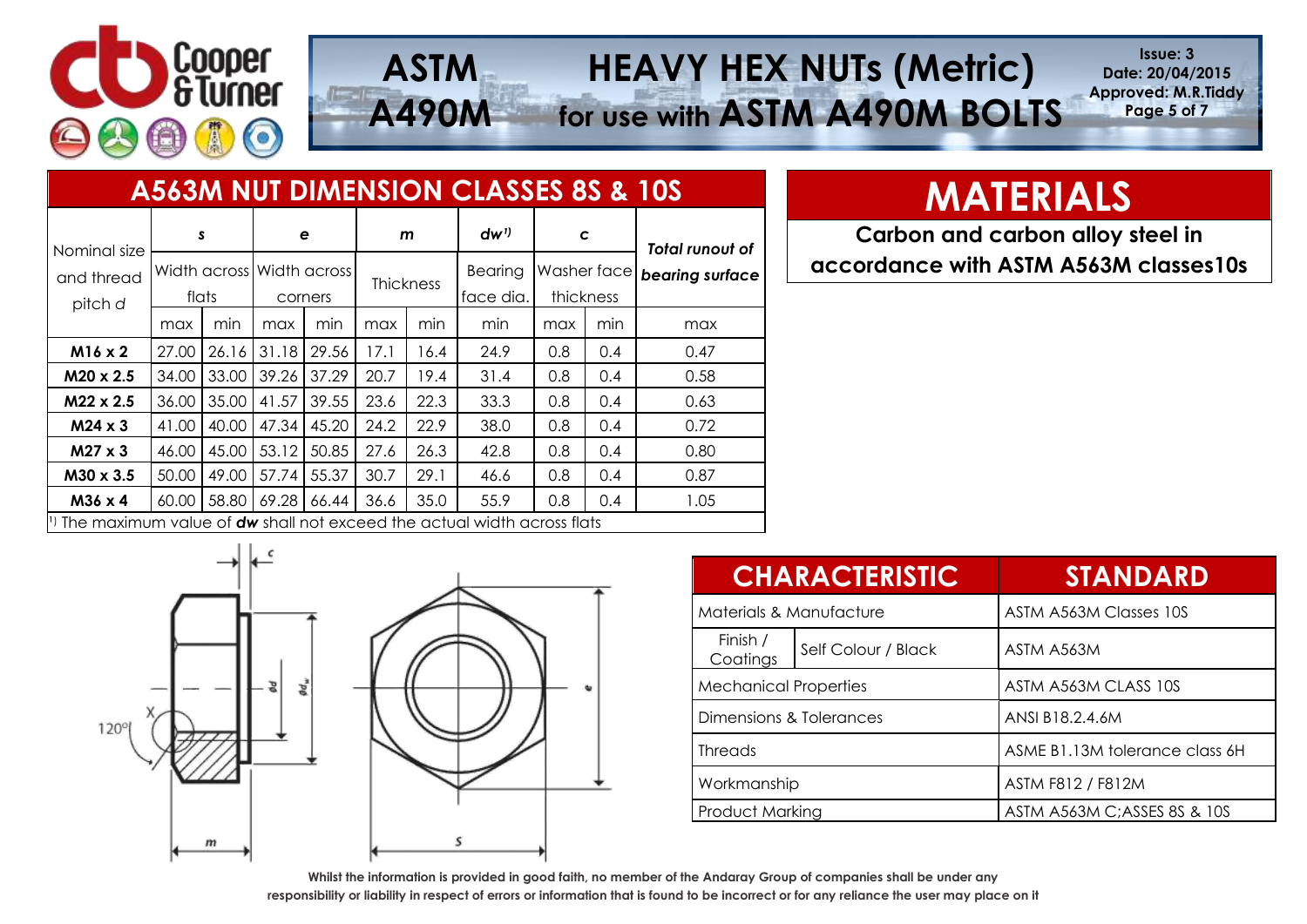

# **HEAVY HEX NUTs (Metric) for use with ASTM A490M BOLTS**

**Issue: 3 Date: 20/04/2015 Approved: M.R.Tiddy Page 6 of 7**

#### **A563M NUT PROOF LOADS & NUT HARDNESS ASSESSM NUT MARKING Nominal size and thread pitch PROOF LOADS HARDNESS** 10S 10S Self Colour / Black (6H fit) Self Colour / Black (6H fit) kN min max min max HRC HRC **M16 x 2** 195 26 26 38 **M20 x 2.5**  $\vert$  305  $\vert$  26  $\vert$  38 **M22 x 2.5**  $\begin{vmatrix} 377 & 26 \end{vmatrix}$  38 **M24 x 3 439 26 10 38 M27 x 3** 571 26 38

**ASTM** 

**A563M**

| ASTM A563M NUT FINISH WEIGHT - KILOS / 100 |            |     |       |       |                 |       |       |  |  |  |
|--------------------------------------------|------------|-----|-------|-------|-----------------|-------|-------|--|--|--|
| M12                                        | <b>M16</b> | M20 | M22   | M24   | M <sub>27</sub> | M30   | M36   |  |  |  |
| 2.80                                       | 5.20       | 799 | 10.64 | 17.65 | 22.90           | 29.39 | 49.90 |  |  |  |

**M30 x 3.5** 698 26 38 **M36 x 4** 1020 1020 26 38

Weights are for guidance only and may vary in line with product tolerances

#### **All dimensions are in millimetres**



**Whilst the information is provided in good faith, no member of the Andaray Group of companies shall be under any responsibility or liability in respect of errors or information that is found to be incorrect or for any reliance the user may place on it**